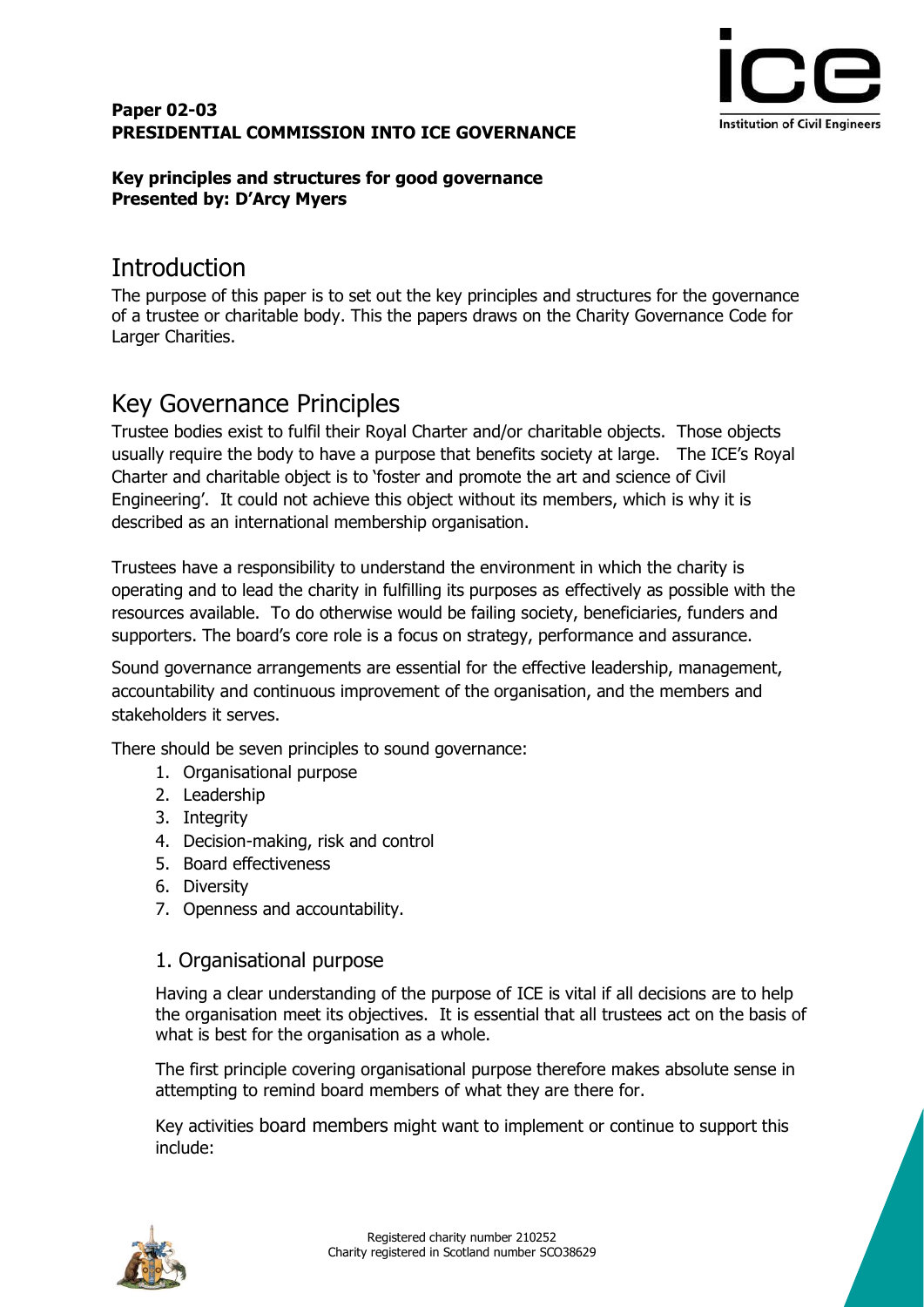- Ensuring there are visits by board members to the ICE Regions and International Areas, so they can ascertain what is happening at the grassroots by hearing the compliments and concerns of staff and stakeholders.
- Bringing the stories and experiences of those that use ICE's services to the boardroom – perhaps as a standing agenda item before the formal work of the board.
- Introducing regular updates to board members on the external environment relevant to the activities of ICE.
- Tabling discussions about ICE's impact and how to measure its progress in achieving its objectives and discussing whether current work plans remain valid/appropriate in a changing environment.
- Offering additional training and development to assist with board members understanding of the business plan and funding arrangements, and the risks inherent in each.
- Ensuring strategy sessions cover whether ICE operates in the most effective way, and asking whether partnership or collaboration would deliver more for stakeholders.

### 2. Leadership

Strong, ethical and visible leadership is the second of the seven principles, with a supporting rationale that the tone and culture of an organisation comes from the top.

To assist in promoting strong leadership, board members could consider:

- Introducing to board agendas and reports a regular item that reviews decisions made in the light of values agreed by the board, and not just of legal and regulatory requirements.
- Regularly discussing whether the agreed vision, values and culture are the right ones, and are evidenced at every level.
- Ensuring matters reserved to the board, schemes of delegation, terms of reference and other documents, especially those outlining the role and duties of the board and senior management, are regularly reviewed and updated.
- Creating a corporate calendar that sets out the main work of the board and establishes regular board meetings that balance historical and compliance matters with forward-looking strategic items.

## 3. Integrity

The third principle promotes the importance of board members acting with integrity in order to support the public's trust in ICE.

Reputation is a precious asset for any organisation and without the ongoing support of those empathetic to ICE's aims, its sustainability and ability to make a difference are endangered.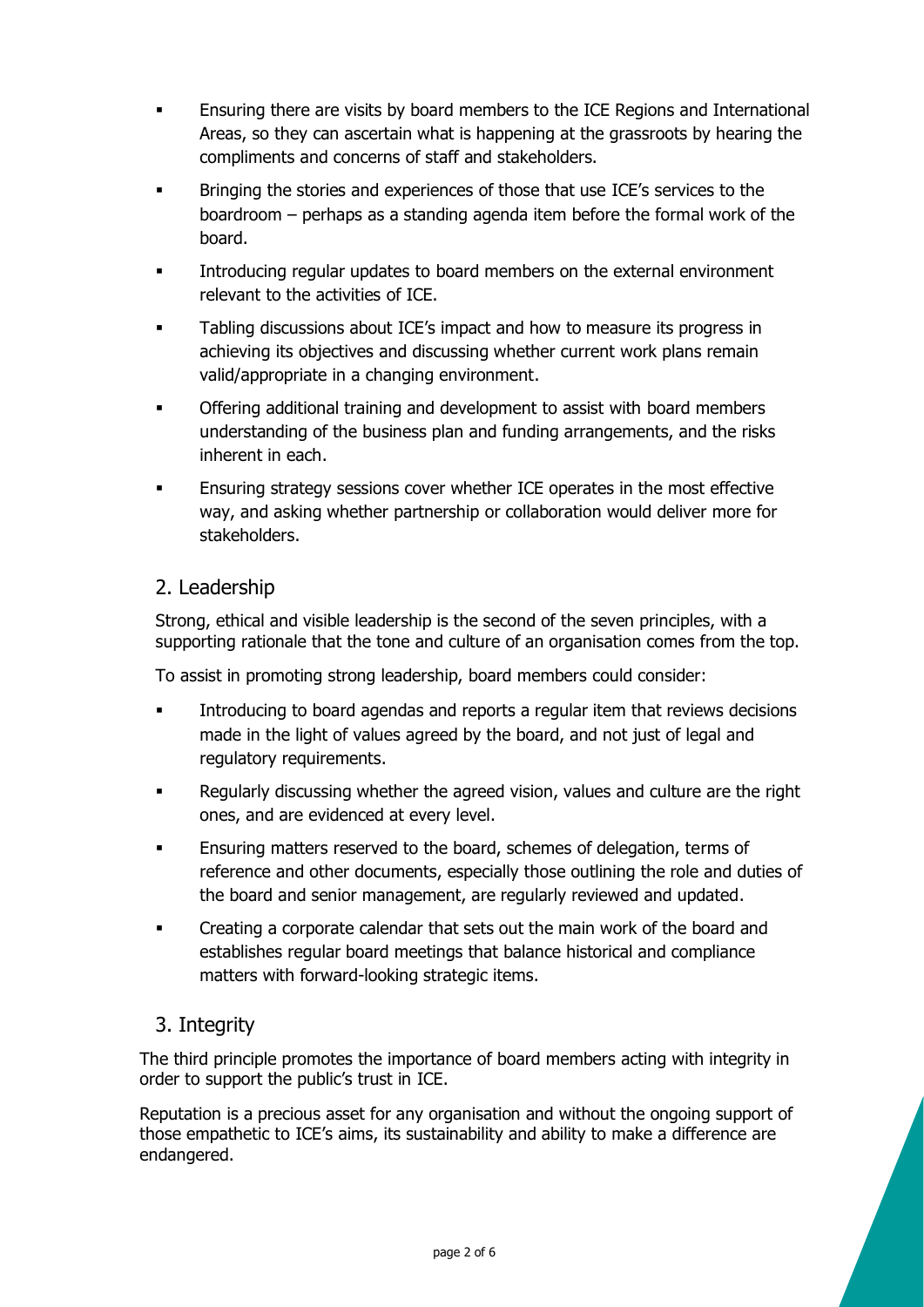Board members could discuss:

- Implementing a code of conduct and introducing board standards to which board members can sign up.
- The Board's values, ethos and culture should be clear in such a document and should underpin delivery of all its charitable activities.
- Improving the board's understanding of conflicts of interests and loyalties, updating the board's conflicts of interests policy and register of interests, gifts and hospitality. This should be done at the same time as updating the same documents covering staff, to ensure consistent messages, practices and culture.
- Introducing reports to the board that highlight the themes of comments, concerns, complaints and compliments received to better understand how ICE is viewed externally.

### 4. Decision-making, risk and control

Many of the traditionally 'meaty' governance issues can be found under principle four. This principle reinforces the point that the board is ultimately responsible for ICE's decisions and actions, or failure to decide and act, but that it should not be involved in operations.

Key actions the board members could initiate, with the approval of the chair, include:

- Board agendas and papers that focus discussions on strategy, performance and assurance rather than operational matters.
- A discussion on ICE's risk appetite, and an assessment of its risk register and risk management arrangements.
- Ensuring that a thorough debate of all KPIs takes place to cover any possible harmful impact on ICE's culture and values.
- Placing the auditor's management letter at the top of a board agenda to ensure the trustees are aware of its contents and implications.

#### 5. Board effectiveness

-

If the board is to help the ICE achieve its objectives, board members must be keen to be at the top of their game. Board effectiveness is a key aspect of many governance codes.

To assist this, the board members should consider:

- The rigour and effectiveness of board member recruitment, induction and retention practices, with a view to bettering them.
- Board members, through a sound induction process, should have a thorough knowledge of ICE<sup>1</sup>.

 $<sup>1</sup>$  This is especially important in a charity like the ICE which operates as a "group" and has a global</sup> membership and offices and interests overseas.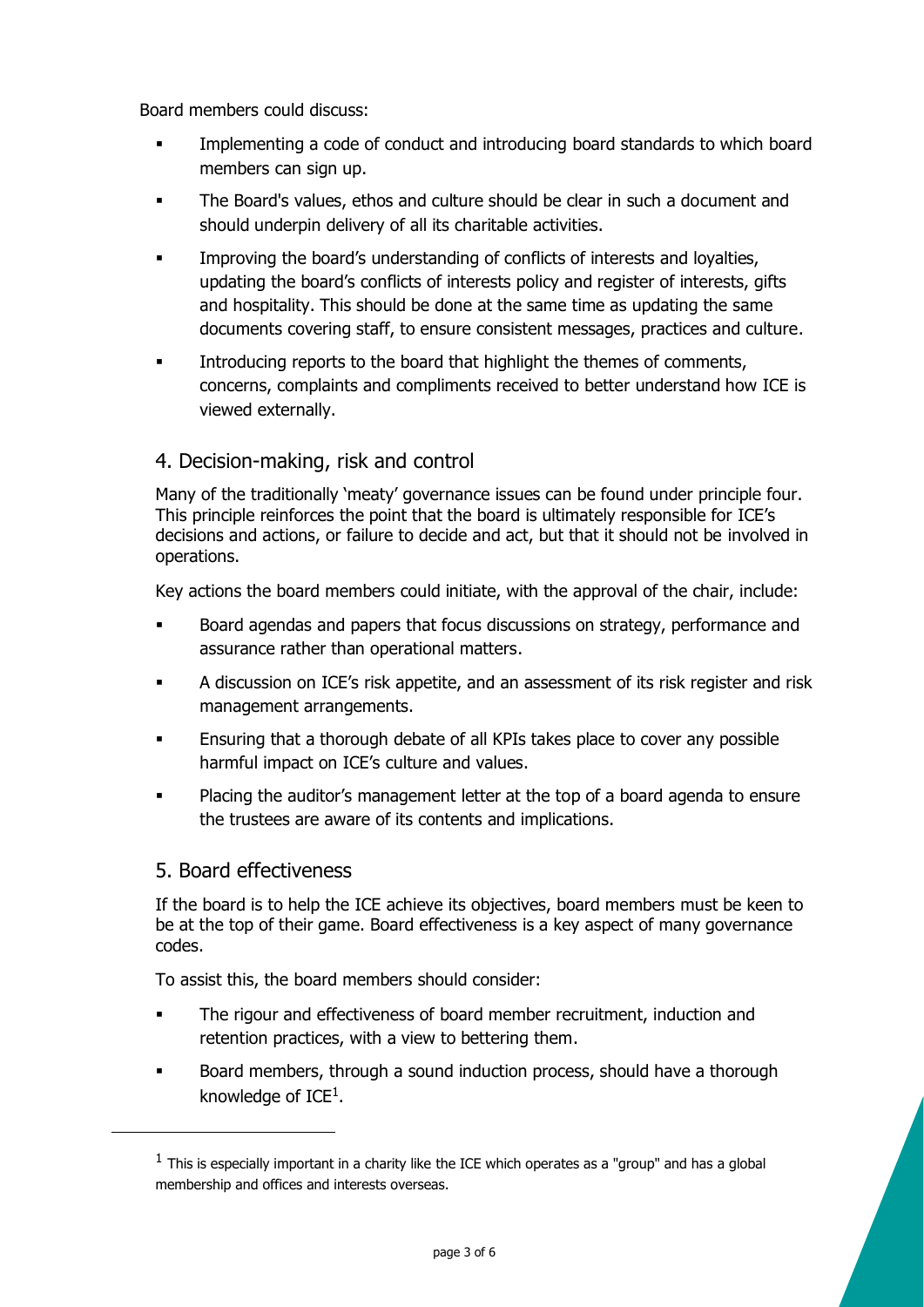- Reviewing the governing document to ensure it enables ICE to recruit the best candidates from a wide pool and has fixed tenure terms.
- Updating the skills audit.
- Tabling a discussion about the competence of the board.
- Undertaking an independent board review.

#### 6. Diversity

Boards with members of different backgrounds, skills, experiences and thinking are more likely to encourage debate and make better decisions. The board might wish to consider:

- **■** Introducing board training and development on diversity matters.
- Assessing the diversity of board to find any obstacles given groups may face and how to overcome them.
- Using a range of methods to recruit board members, targeting particular groups with specific messages to help broaden interest in the role.
- Adopting diversity targets, which are monitored and reported against regularly.

#### 7. Openness and accountability

Organisations, like good governance, cannot operate successfully in a vacuum. There has to be reasonable and meaningful accountability to ensure board members act in line with their duties and the best interests of ICE.

Board members might look at:

- Introducing a disclosure policy for ICE, covering those types of documents and information ICE will and will not release, following an agreed process.
- Encouraging board members to engage with stakeholders in a range of ways, as agreed in a stakeholder engagement policy.
- Ensuring key information is kept up to date on ICE's website and can be found easily – such as allowing executive pay details to be found within three clicks.
- A widely promoted compliments and complaints policy, with feedback monitored and presented to the board.
- Clear messaging about member engagement and involvement which members can access easily from the website.

## **Structure**

Appropriate board structure is vital for ensuring good governance. Board structure refers to the size and composition of the board, including its independence, the presence of representative members and the balance of gender, racial, cultural and other forms of diversity, skills and experience.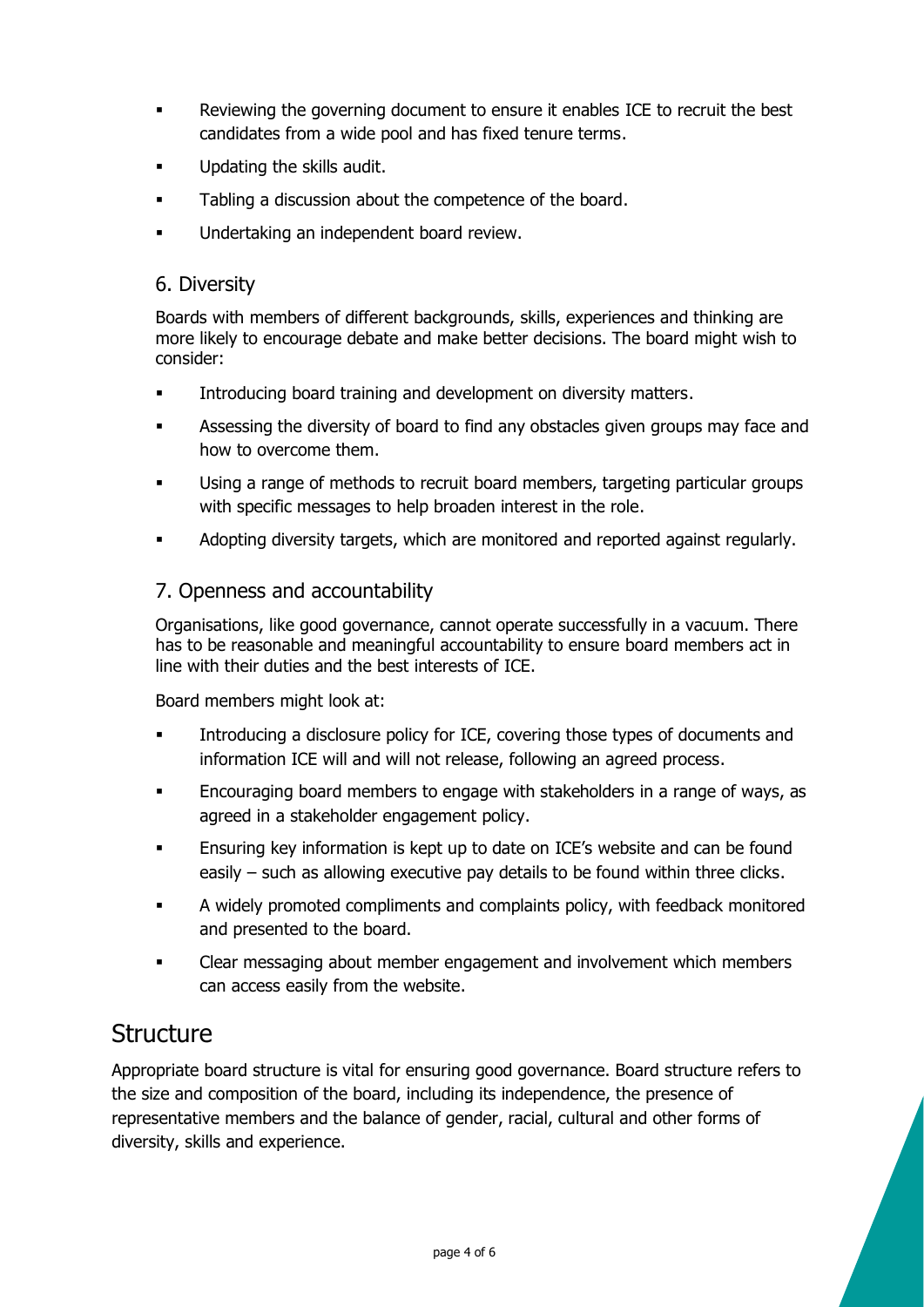## 1. Skills & Experience

A board operates most effectively when its members have different skills, knowledge and experiences. When determining composition and succession planning, consideration should be given to the:

- current performance of the board
- **•** competency and experience mix of board members
- values of ICE, board and board members
- **■** length of service of current board members
- **■** diversity of current board members
- specified compositional requirements, including representative obligations
- availability of potential board members to fulfil requirements.

### 2. Appointments

The board should have a clear and trasnparent process for appointing members. An appropriate process should exist for board member succession, with emphasis on the timing required for replacement to maintain a balance between new and existing board members.

While boards may not have the ability to appoint their own members, they should ensure that a transparent and accountable process exists for any recommendations. Appointments to boards should occur on the basis of merit and transparency. For representative nominations, stakeholder groups should be encouraged to consider the merit of applicants in relation to the requirements of the board.

A board skills matrix is an important tool to assist a board to identify any gaps. In an immediate sense, this might mean that a board needs to look at professional development for members. In a strategic sense, a board skills matrix can be used as a tool to identify potential members for recommendation to address the identified skills gaps and longer-term board succession planning.

## 3. Independence

The board should have sufficient independence to discharge its responsibilities. Where permitted by legislation, the chairperson should be independent. A lack of independence can contribute to increased complexity in managing conflicts of interest and reduced efficacy of the board. Factors or relationships that may negatively impact on the independent management of issues should be identified at the commencement of the board meeting, and decisions made on actions to mitigate this impact.

## 4. Board committees

It is common for boards to delegate aspects of their work to committees of the board. This allows the board to distribute its workload and enables the subcommittee to perform a detailed analysis of important or sensitive matters before making